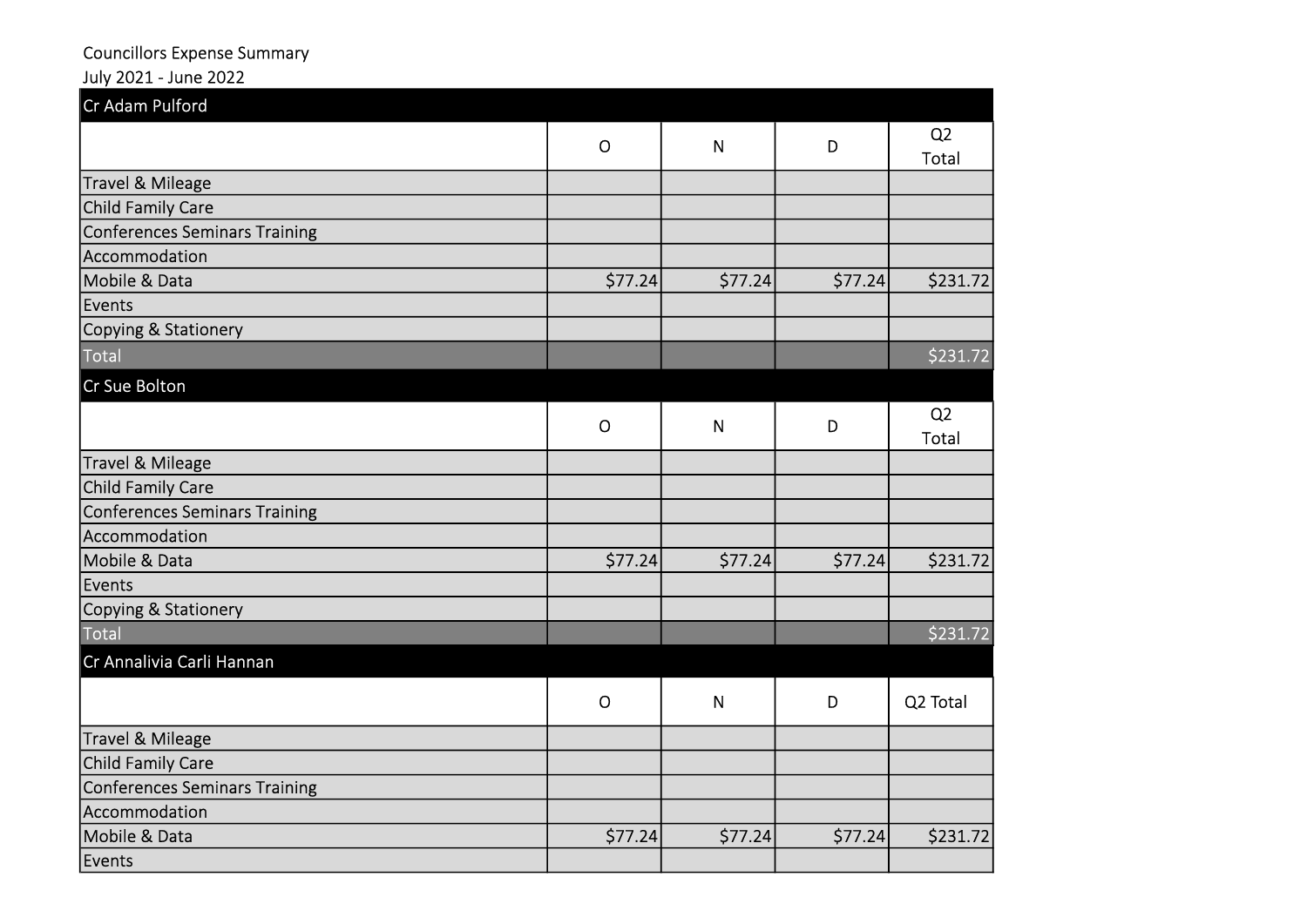| Copying & Stationery          |              |              |          |                |
|-------------------------------|--------------|--------------|----------|----------------|
| Total                         |              |              |          | \$231.72       |
| Cr Helen Davidson             |              |              |          |                |
|                               | $\mathsf O$  | $\mathsf{N}$ | D        | Q <sub>2</sub> |
|                               |              |              |          | Total          |
| Travel & Mileage              |              |              |          |                |
| Child Family Care             |              |              |          |                |
| Conferences Seminars Training |              |              |          |                |
| Accommodation                 |              |              |          |                |
| Mobile & Data                 | \$77.24      | \$79.29      | \$78.60  | \$235.13       |
| Events                        |              |              |          |                |
| Copying & Stationery          |              |              |          | \$235.13       |
|                               |              |              |          | \$235.13       |
| Cr Helen Pavlidis             |              |              |          |                |
|                               | $\mathsf{O}$ | N            | D        | Q <sub>2</sub> |
|                               |              |              |          | <b>Total</b>   |
| Travel & Mileage              |              |              |          |                |
| Child Family Care             |              |              |          |                |
| Conferences Seminars Training |              |              |          |                |
| Accommodation                 |              |              |          |                |
| Mobile & Data                 | \$77.24      | \$77.24      | \$77.24  | \$231.72       |
| Events                        |              |              |          |                |
| Copying & Stationery          |              |              |          |                |
|                               |              |              |          | \$231.72       |
| Cr Angelica Panopoulos        |              |              |          |                |
|                               | $\mathsf{O}$ |              | D        | Q <sub>2</sub> |
|                               |              | N            |          | Total          |
| Travel & Mileage              |              |              |          |                |
| Child Family Care             |              |              |          |                |
| Conferences Seminars Training |              |              |          |                |
| Accommodation                 |              |              |          |                |
| Mobile & Data                 | \$77.24]     | \$77.24]     | \$77.24] | \$231.72       |
| Events                        |              |              |          |                |
| Copying & Stationery          |              |              |          |                |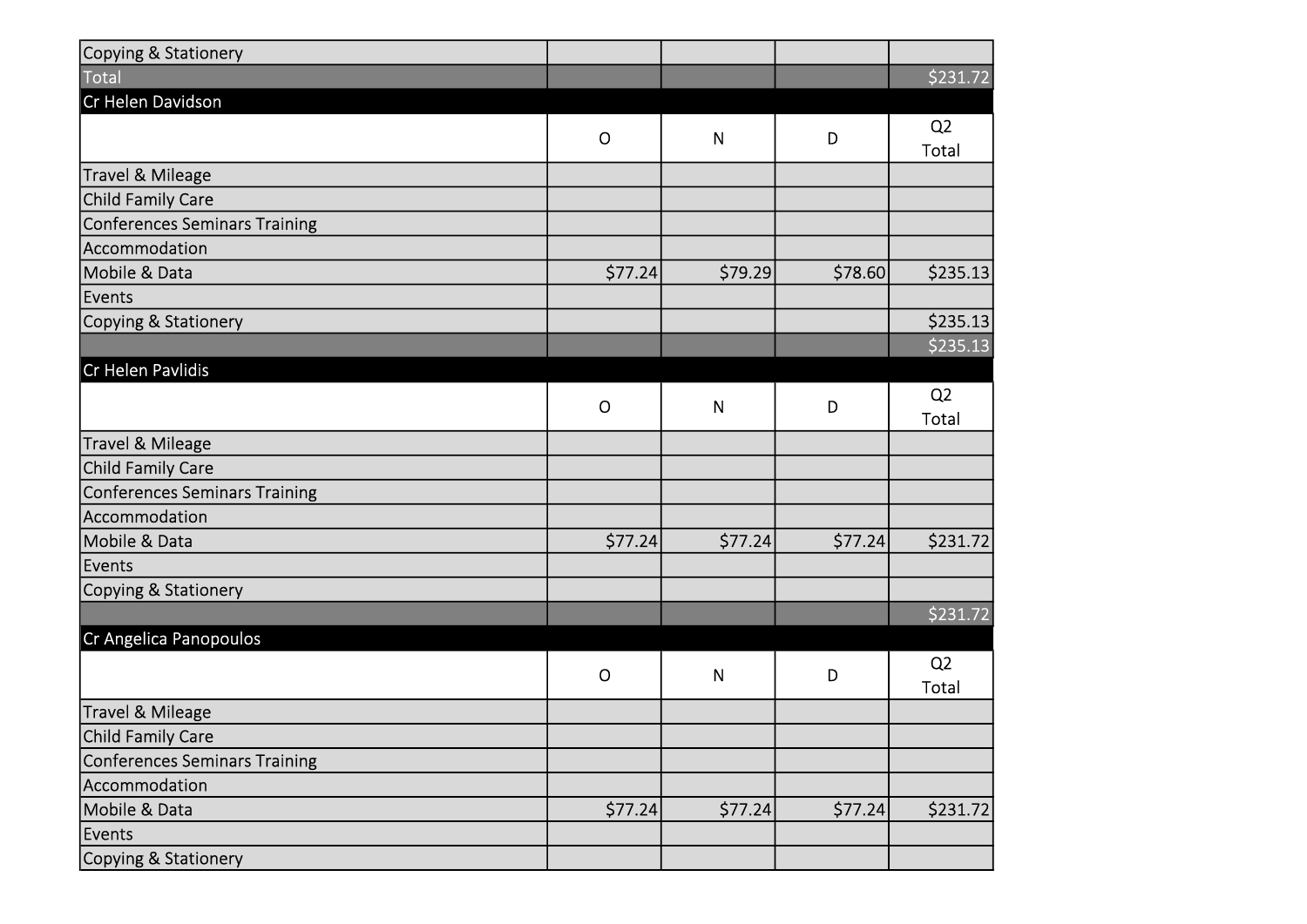|                                      |              |              |          | \$231.72                |
|--------------------------------------|--------------|--------------|----------|-------------------------|
| Cr Milad El-Halabi                   |              |              |          |                         |
|                                      | $\mathsf{O}$ | $\mathsf{N}$ | D        | Q <sub>2</sub><br>Total |
| <b>Travel &amp; Mileage</b>          |              |              |          |                         |
| Child Family Care                    |              |              |          |                         |
| Conferences Seminars Training        |              |              |          |                         |
| Accommodation                        |              |              |          |                         |
| Mobile & Data                        | \$77.24      | \$77.24]     | \$77.24  | \$231.72                |
| Events                               |              |              |          |                         |
| Copying & Stationery                 |              |              |          |                         |
|                                      |              |              |          |                         |
| Cr James Conlan                      |              |              |          |                         |
|                                      | $\mathsf{O}$ | N            | D        | Q <sub>2</sub><br>Total |
| <b>Travel &amp; Mileage</b>          |              |              |          |                         |
| Child Family Care                    |              |              |          |                         |
| <b>Conferences Seminars Training</b> |              |              |          |                         |
| Accommodation                        |              |              |          |                         |
| Mobile & Data                        | \$77.24      | \$77.24]     | \$77.24  | \$231.72]               |
| Events                               |              |              |          |                         |
| Copying & Stationery                 |              |              |          |                         |
|                                      |              |              |          | \$231.72                |
| Cr Mark Riley                        |              |              |          |                         |
|                                      | $\mathsf{O}$ | ${\sf N}$    | D        | Q <sub>2</sub>          |
|                                      |              |              |          | Total                   |
| <b>Travel &amp; Mileage</b>          |              |              |          |                         |
| Child Family Care                    |              |              |          |                         |
| <b>Conferences Seminars Training</b> |              |              |          |                         |
| Accommodation                        |              |              |          |                         |
| Mobile & Data                        | \$77.24]     | \$77.24]     | \$77.24] | \$231.72]               |
| Events                               |              |              |          |                         |
| Copying & Stationery                 |              |              |          |                         |
|                                      |              |              |          | \$231.72                |